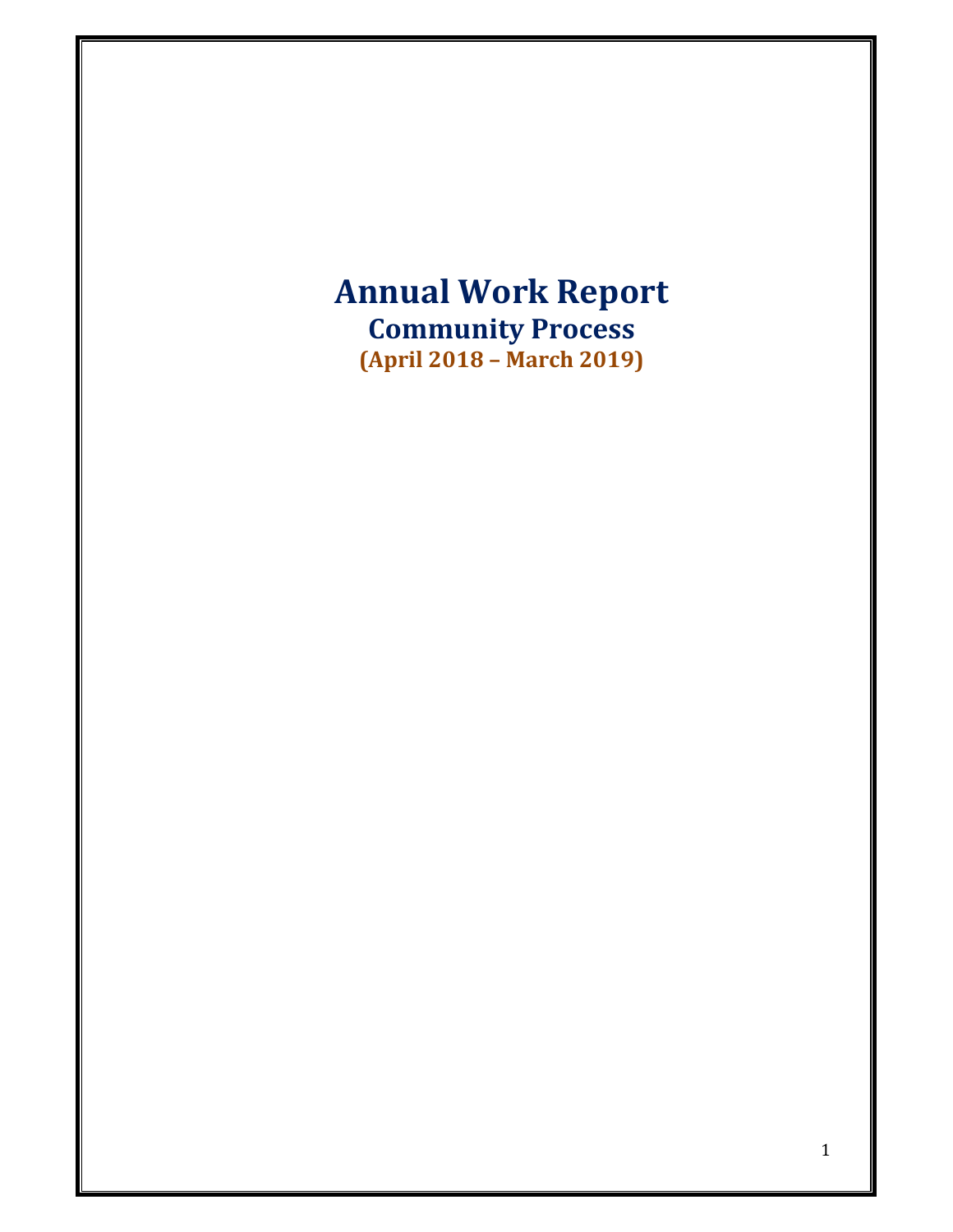#### **Malaria:**

Role in Treatment: Mitanins trained and equipped to diagnose and treat malaria at community level.

- They tested around 16.33 lakh fever cases using RD tests, and 2.09 lakh malaria cases were detected in 2018-19.
- They treated 1.21 lakh PF cases with ACT and the rest with Chloroquine
- They referred 17305 cases of malaria to health facilities, out of which 4080 were severe cases.
- A significant new addition was coverage of children in nearly all government tribal hostels through fortnightly visits by Mitanin Trainers. Hostel children were identified as a vulnerable category requiring special attention. During 2018-19, they tested 48694 hostel children having fever with RD tests and found 5967 Malaria cases. They treated 3759 PF cases with ACT and referred 357 cases to health facilities, out of which 129 were severe cases.
- Support for Bed nets distribution and BCC for bed net use was carrired out through Mitanins. Health department provided around 49 lakh bednets in high API areas. Assessments carried out in Dantewada and Bijapur showed that amongst those who received the bednets, around 90% households utilized them.
- A social mobilization Campaign on Prevention was carried out in June through involvement of Mitanins, PRIs and VHSNCs for prevention of malaria with activities like, awareness through household visit of pregnant women, Wall writings, Rallies, Street theatre, Larvae control by community volunteers adding oil to stagnant water pits, filling pits, Neem smoke and talks in schools on prevention of malaria

Significant energy of Mitanin programme in tribal blocks has been concentrated on malaria for last four years. Around 70% of the malaria in the state is now detected and treated through Mitanins. The availability of drugs with Mitanins has improved and large number of bednets have been distributed. In 2018, a drop in malaria incidence has been recorded. Overall there is 31% reduction in positive cases compared to 2017.

The community reported mortality due to fever/malaria in tribal areas has also come down substantially from 2016 onwards.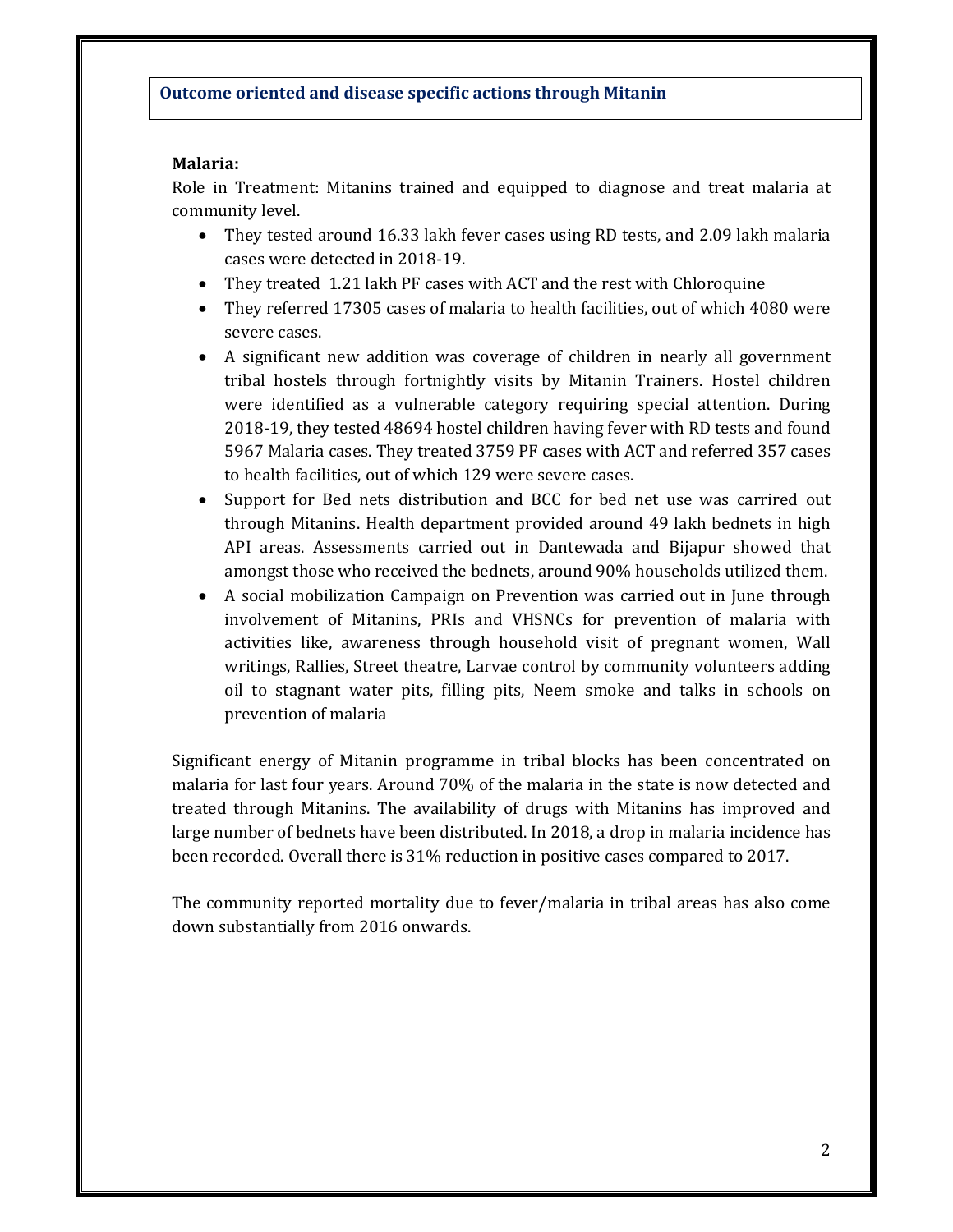| Year | Fever-Malaria<br>related deaths | 1-59 years Tribal 88<br>blocks Total deaths | % of fever/malaria related<br>deaths in 1-59 yrs deaths in<br>88 blocks |
|------|---------------------------------|---------------------------------------------|-------------------------------------------------------------------------|
| 2013 | 1293                            | 12679                                       | 10.20%                                                                  |
| 2014 | 1558                            | 15087                                       | 10.33%                                                                  |
| 2015 | 1499                            | 13695                                       | 10.95%                                                                  |
| 2016 | 1100                            | 12754                                       | 8.62%                                                                   |
| 2017 | 554                             | 13272                                       | 4.17%                                                                   |
| 2018 | 301                             | 13130                                       | 2.29%                                                                   |

Source: Community Reported Mortality study report by SHRC

#### **TB:**

- A social mobilization campaign on TB was carried-out during the month of Sept-October 2018. During the campaign, 34642 presumptive cases were identified by Mitanin, out of which 11435 presumptive cases visited hospitals for sputum test and 2192 cases got confirmed.
- Apart from campaign, identification of suspected TB cases and providing them regular follow-up services are also regular feature of Mitanin's work. Under this, 113962 presumptive cases were referred by Mitanins for sputum test in 2018-19.
- Mitanins act as DOTS providers for around 85% of the TB cases.



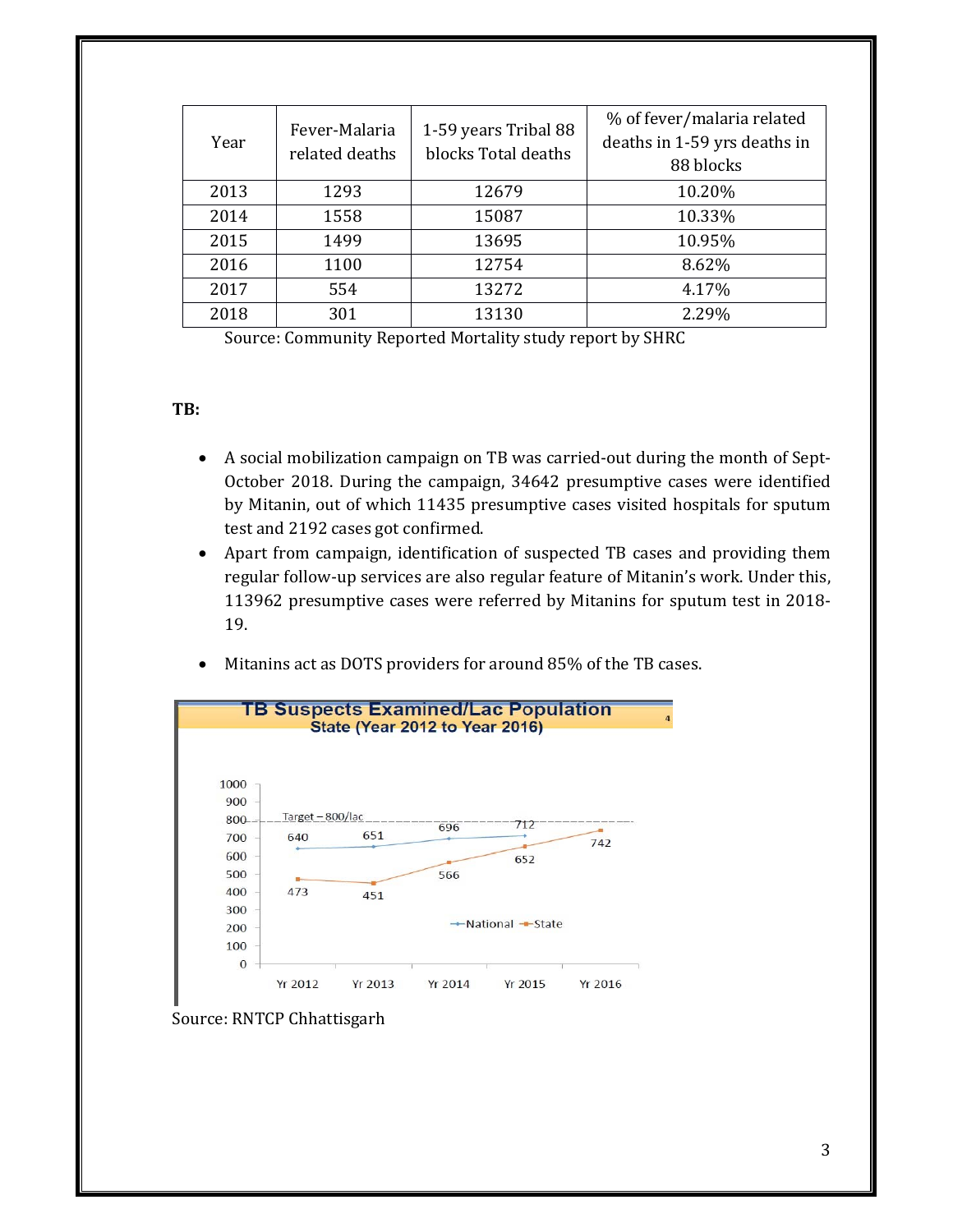#### **Leprosy:**

- During the month of September–October 2018, a social mobilization campaign was carried-out on leprosy. Throughout the campaign, Mitanins identified 21054 presumptive, out of which 9025 cases got checked by doctors.
- Apart from campaign, 35320 presumptive cases were referred by Mitanins for confirmation in 2018-19.
- A new addition to Mitanin's training on Leprosy was on Prevention on Disability with components of self-care, prevention of ulcers etc.



**New Cases Detected**

Data source: NLEP National reports

#### **Water‐borne diseases:**

- 16.48 lakh diarrhea patients given ORS by rural Mitanins and 25981 severe cases were referred to hospitals during 2018-19.
- Water testing by Urban Mitanins (7th round May-June 2018, using H2S kits) 21% of around 4549 drinking-water samples taken by Mitanins from 19 cities were found contaminated. Mahila Arogya Samitis and Mitanins also shared the status of the drinking water with the ward level councilors and Municipal Corporations to demand clean drinking water.
- Water testing through using of H2S kits was done in rural area by Mitanins and VHSNC members (4th round in May 2018). 12% of 14944 samples taken for test were found contaminated. List of contaminated sources were submitted in the respective departments at Block, District and State level for ensuring safe drinking water.
- During April 2018, Rural Mitanins and VHSNC members had identified 3822 hamlets with inadequate access to safe drinking water. Most of these habitations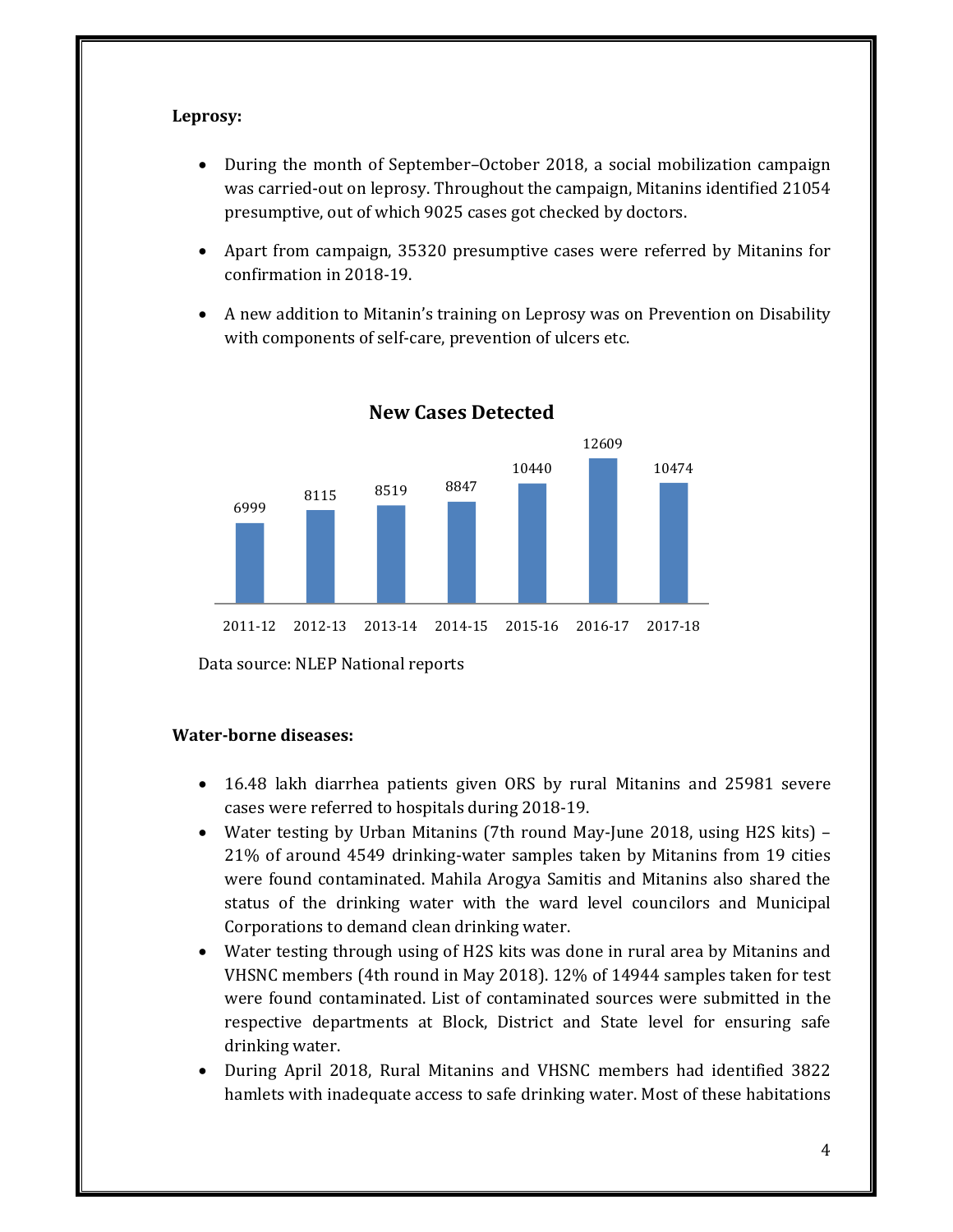were dependent on wells, shallow dug wells *(dodhi)*, surface water sources like streams. Many of them had bore wells but were non-functional for long periods. List of such hamlets were given to concerned authorities at Block, District and State level for corrective action.

## **Newborn Care:**

- 5.03 lakh rural newborns (around 92% of total estimated newborns) were visited by Mitanins (designated  $7$  home visits for HBNC) for counseling of families and identification of illnesses during 2018-19.
- 60315 sick newborn identified (around 13% of all newborn), out of which 28066 cases were treated by Mitanin with Amoxicillin and 28643 severe cases referred by Mitanins to health facilities for treatment. Out of those referred, 20269 cases were referred after giving  $1<sup>st</sup>$  dose of Amoxicillin.
- According to NFHS-4, the state has maintained its pace of improvement in immunisation.

| Status $\vert \%$ points improvement in one |
|---------------------------------------------|
|                                             |
| decade since 2006                           |
| 27.7                                        |
| 18.5                                        |
|                                             |

Source: NFHS-4 and NFHS-3

Mobilising for immunisation continues to be a key activity for Mitanins. Mitanins and ANMs have worked as a team to improve immunization status. It takes up a large share of their time and 2018 -19 was dominated by several special campaigns e.g. MR.

## **ARI in Children:**

• 91042 Pneumonia cases (under-5 year age) identified by Mitanins during 2018-19. Out of which, 62480 cases treated by Mitanin with Amoxicillin and 25938 cases referred to health facilities for treatment.

## **Counseling on Child Integrated Health, Nutrition and Care:**

• Around 57.94 lakh home visits were made by Mitanins for children under 3 years age for counselling on nutrition, prevention, identification and treatment/referral of infection, psycho-social development in 2018–19. There has been a substantial increase in home visits by Mitanins over the last 4 years from 24 lakh home visits.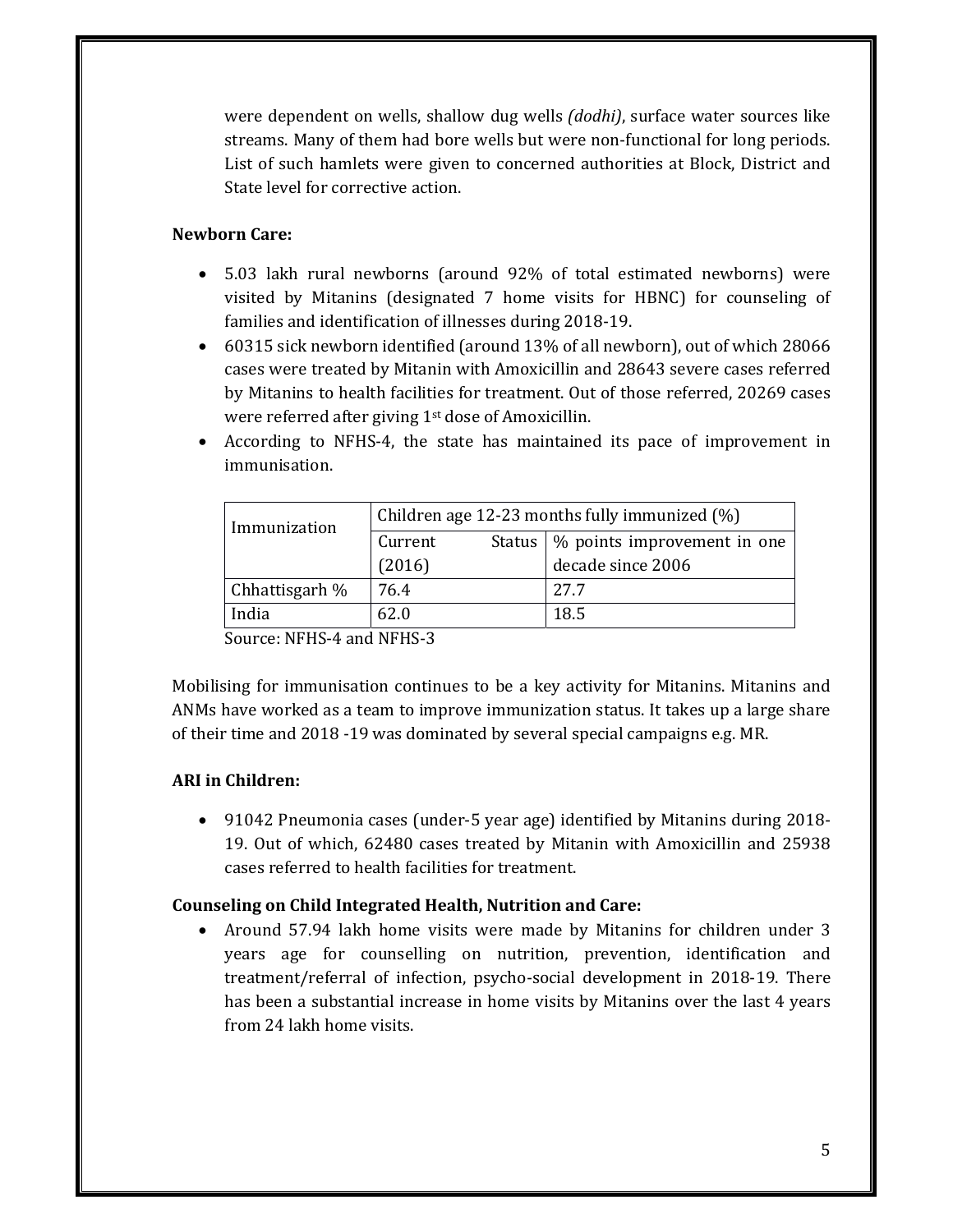#### **Maternal Health:**

- 19.16 lakh home visits by Mitanin for counseling pregnant women on rest, diet and ANC check-ups in rural areas during 2018-19. Fixed day services for ANC are functional in majority of blocks and Mitanins escort a large number of women there.
- 3.39 lakh deliveries of rural women were accompanied by Mitanin for institutional delivery during 2018-19. Mitanins escort more than 85% of all rural institutional deliveries.
- According to NFHS-4, Chhattisgarh has been one of the better performing states on basic indicators. It is the result of Mitanins, AWW and ANMs' joint effort.

| <b>ANC</b>   | Mothers who had antenatal<br>check-up in the first trimester<br>(%) |                                                |                          | Mothers who had at least 4<br>antenatal care visits $(\%)$ |
|--------------|---------------------------------------------------------------------|------------------------------------------------|--------------------------|------------------------------------------------------------|
|              | Current<br><b>Status</b>                                            | $\%$<br>points<br>improvement<br>in one decade | Current<br><b>Status</b> | $\%$<br>points<br>improvement<br>in one decade             |
| Chhattisgarh | 70.8                                                                | 24.8                                           | 59.1                     | 30.8                                                       |
| India        | 58.6                                                                | 14.7                                           | 51.2                     | 14.2                                                       |

Source: NFHS-4 & NFHS-3

| Pregnant women age 15-49 years who are anemic<br>$($ < 11.0 g/dl) $(\% )$ |                                       |  |
|---------------------------------------------------------------------------|---------------------------------------|--|
| <b>Current Status</b>                                                     | % points improvement in one<br>decade |  |
| 41.5                                                                      | 21.6                                  |  |
| 50.3                                                                      | 7.6                                   |  |
|                                                                           |                                       |  |

Source: NFHS-4 & NFHS-3

**Family Planning:** 41167 cases were facilitated by Mitanin for IUCD insertion.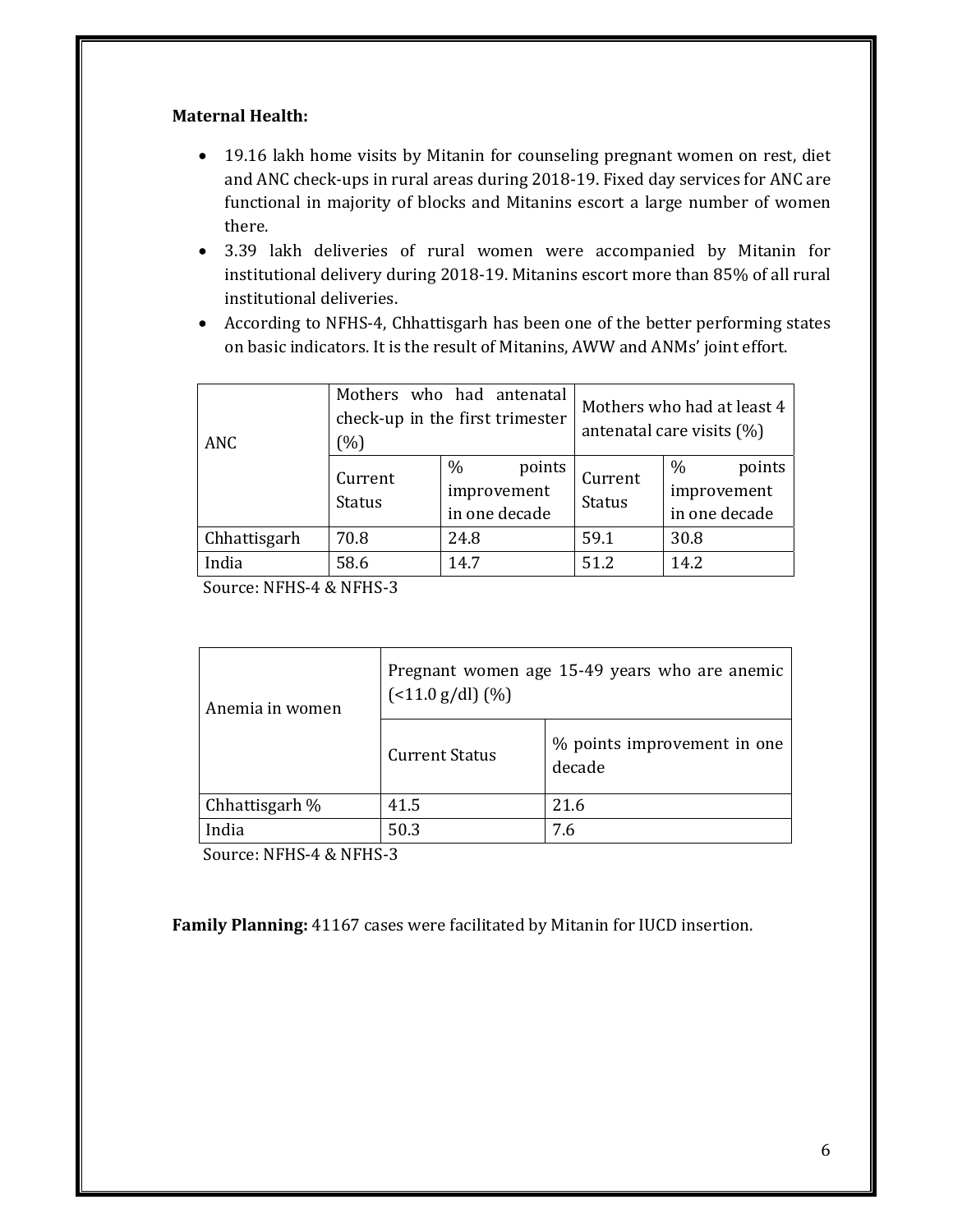**Mitanin Drug Kit Follow up and Monitoring:** SHRC is monitoring availability of drugs with Mitanins.

|                |                                  | <b>Estimated</b> |                   |               |
|----------------|----------------------------------|------------------|-------------------|---------------|
| S.N.           | <b>Name of Drug</b>              | required         | Received till     | $\frac{0}{0}$ |
|                |                                  | quantity<br>for  | <b>March 2019</b> |               |
|                |                                  | 2018-19          |                   |               |
| $\mathbf{1}$   | Paracetamol Tab 500 mg           | 54596100         | 14679000          | 26.9%         |
| $\overline{2}$ | Paracetamol Syrup 60ml           | 1679880          | 1059224           | 63.1%         |
| 3              | ORS Sachets (Large)              | 4199700          | 2592999           | 61.7%         |
| $\overline{4}$ | Chloroquine Tab                  | 2377075          | 2497900           | 105.1%        |
| $\overline{5}$ | <b>Bivalent R.D.Kits</b>         | 684400           | 271342            | 39.6%         |
| 6              | $ACT$ (>15 Years)                | 614400           | 381180            | 62.0%         |
| 7              | ACT (9-14 Years)                 | 115090           | 109040            | 94.7%         |
| 8              | ACT (5-8 Years)                  | 99756            | 87290             | 87.5%         |
| 9              | ACT (2-4 Years)                  | 142643           | 97990             | 68.7%         |
| 10             | ACT (0-1 Year)                   | 72800            | 48630             | 66.8%         |
| 11             | Amoxycillin Tab<br>(Dispersible) | 6299550          |                   |               |
|                | 125mg                            |                  | 6131400           | 97.3%         |
| 12             | Permethrin Lotion                | 839940           | 4647              | 0.6%          |
| 13             | Povidone Iodine ointment         | 419970           | 410763            | 97.8%         |
| 14             | Metronidazole Tablet             | 41997000         | 7861300           | 18.7%         |
| 15             | <b>Antacid Tablet</b>            | 25198200         | 5432100           | 21.6%         |
| 16             | Gentamycin 0.3% Eye Drop IP      | 279980           | 141687            | 50.6%         |
| 17             | Zinc tablets                     | 26231625         | 15814900          | 60.3%         |
| 18             | Bandage 3"x3"m                   | 419970           | $\boldsymbol{0}$  | $0.0\%$       |
| 19             | Cotton 25 g.m.                   | 419970           | 400               | 0.1%          |

Source: CGMSC reports

**Work on Dengue control**- Under this activity, 350701 families were visited and 7869 fever cases were referred to health facilities for treatment.

According to household survey to evaluate IEC efforts from various sources, 92% of families received information on Dengue from Mitanins and 47% through TV. Mosquito larvae were found in 9% households. Severe problems were found regarding stagnant water in road construction sites, playgrounds, vacant residential plots etc. in addition to vessels for storing water for use in toilets.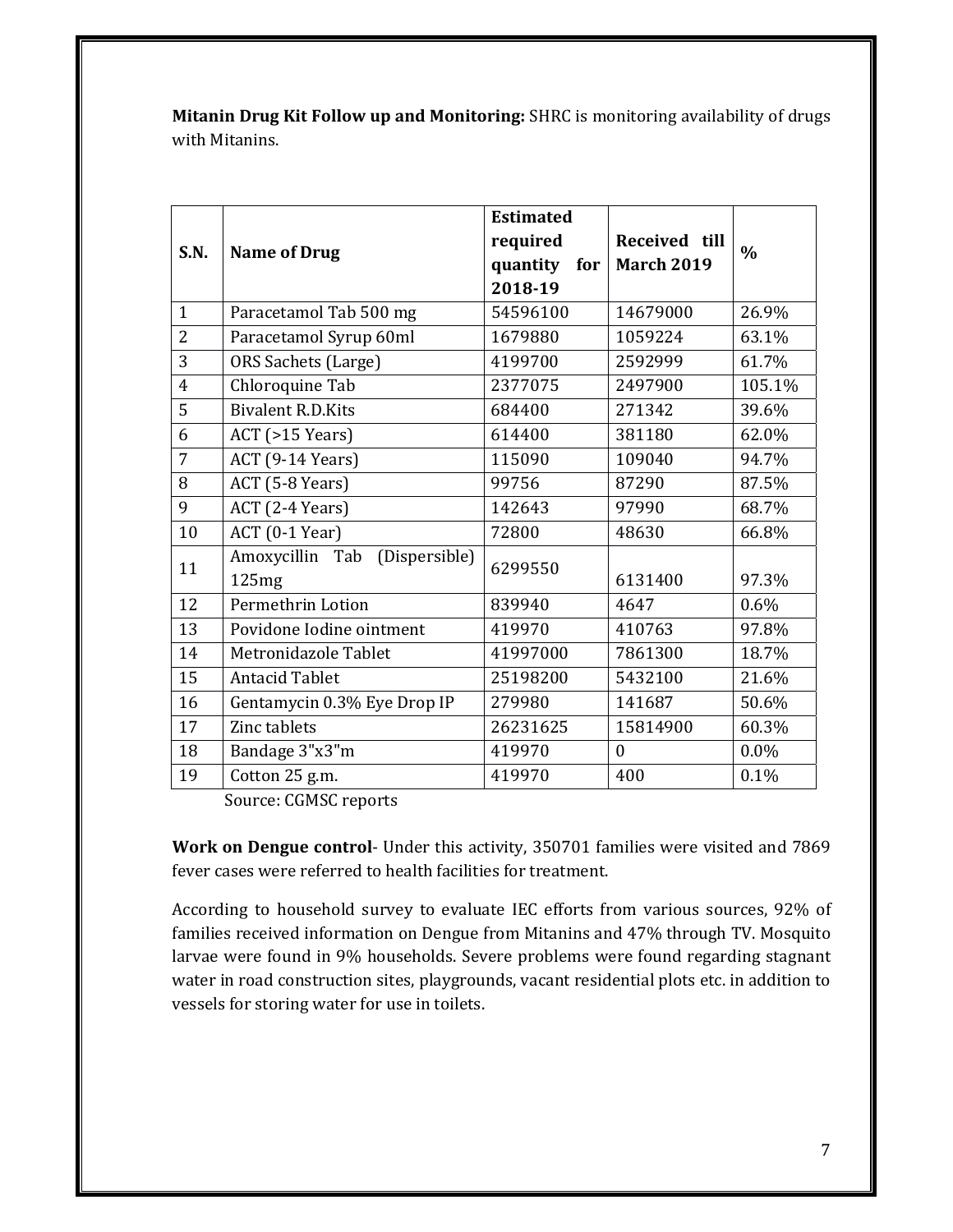**Other activities of Urban Mitanins:** 3771 urban Mitanin covering slums of 19 cities – around 2 million population.

- Mitanins mobilized 80% of the expected no. of deliveries to institutions with 82% of them being in government facilities
- 91% of newborn received designated home visits and 13% of them referred by Mitanin to health facilities on detecting signs of sickness
- 1.72 lakh diarrhea cases given ORS by Mitanins
- In October 2018, under campaign on TB and Leprosy case identification, Mitanins identified 4922 presumptive cases of TB and 2456 presumptive cases of leprosy.
- Identification of suspected Leprosy cases and providing them regular follow-up services are also regular feature of Mitanin's work. Under this, 9287 cases were referred by Mitanins for test in 2018-19.

# **Strengthening Community Participation**

**Street Theatre**: Street theatre was promoted amongst Mitanins, Mitanin Trainers, VHSNCs and MAS. They have been trained to organize street play at village and Mohalla level on relevant issues. Street plays are used in forums like Public-dialogue, including on issues like rights of patients when they seek treatment from public or private hospitals. 

## **During 2018‐19, VHSNC conducted street plays on following issues‐**

- Anti-tobacco- 8914 VHSNCs organized street play to make community aware on harmful effect of tobacco consumption.
- Violence against Women- 12305 VHSNCs organized street play on opposing violence against women.
- Malaria- 12389 VHSNCs organized street play on prevention and treatment of malaria.
- Diarrhea- 12109 VHSNCs organized street play on prevention of diarrhea.

## **During 2018‐19, MAS conducted street plays on following issues‐**

- Violence against Women 1006 MASs organized street play on opposing violence against women.
- Private Hospital- 951 MASs organized street play to make people aware on various issues such as RSBY card, unwanted tests and treatment, extra charges, etc.
- Anti-tobacco- 1803 MASs organized street play to make community aware on harmful effect of tobacco consumption.

**Anti-tobacco community campaign:** A campaign on sensitizing people on dangers of oral tobacco (Gutka, Gudakhu in particular), including its link with stroke was carried out. The focus was on a) schools b) women. The campaign used various platforms like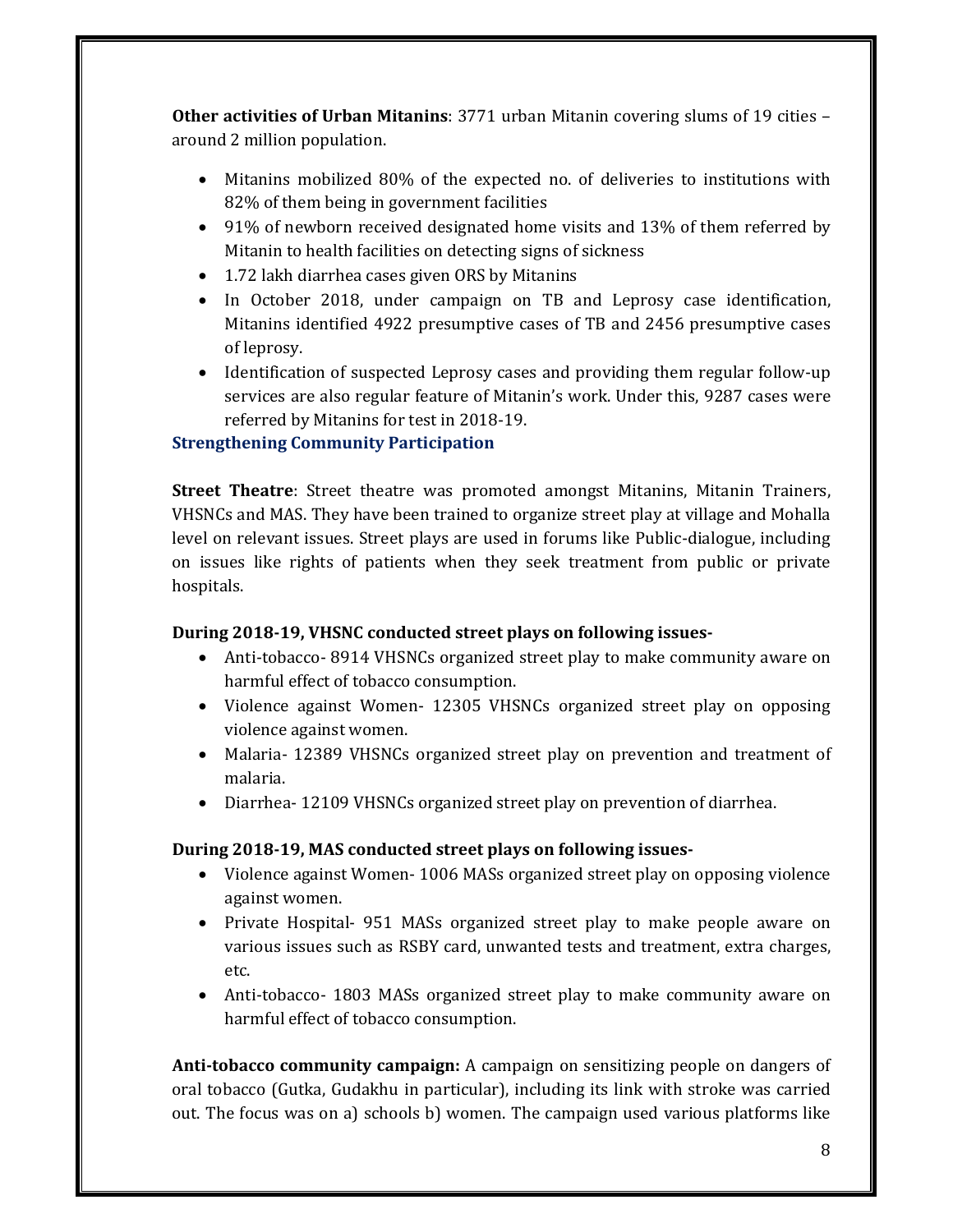VHSNC, cluster meetings, street theatre to initiate a dialogue. During this campaign, 15438 VHSNCs had discussion on harmful effect of tobacco, 15245 VHSNCs had done wall writing, 8914 VHSNCs organized street play and 12605 VHSNCs visited schools to discuss with the teachers and school going children.

## **VHSNC:**

- About 18000 VHSNCs out of 19180 (94%) VHSNCs are regularly monitoring the village level services.
- VHSNCs are being guided to take on the spot action on the issues identified through monitoring register and discussions. Report shows, about 14917 VHSNCs had undertaken any on the spot action during 2018-19.
- During November 2018 January 2019, VHSNCs carried-out a campaign on ensuring toilet facility for girl students in schools. Under this campaign, 11330 VHSNCs visited schools to monitor toilet facility for students, 1779 schools found with some issues and VHSNC in consultation with School management and Gram Panchayat resolved issues of 958 schools by February 2019.
- Wall writing for IEC- Under an innovation activity, wall writings on key health messages have been done in 1791 Gram Panchayats. Per Panchayat, 17 health messages, few of which with pictorial form have been written with best quality paint. There is very positive response from the community as well as government officials on this activity. Now VHSNCs of rest Villages have carriedout this activity from untied fund.

**Swasth Panchayat Yojana:** Continuous supportive supervision being provided to strengthen village health planning at Panchayat level. The 9th Swasth Panchayat survey was conducted and top scoring 3 Panchayats from each block were awarded in public functions like swasth Panchayat sammelans.

**Swasth Panchayat Sammelans:** Swasth Panchayat Sammelans successfully organized in 143 Blocks. Swasth Panchayat awards given to Panchayats. Sammelan in Pamgarh, Raigarh and Lailoonga blocks will be done during  $1<sup>st</sup>$  quarter of 2019-20.

**PRI members training on health:** About 14500 Panchayat members from 142 blocks have been trained on health, sanitation and drinking water related topic. Training in Pamgarh, Raigarh, Bakavand and Odgi will be done during  $1<sup>st</sup>$  quarter of 2019-20.

**Fulwari Creches:** Mitanin programme and SHRC continues to play its role in capacity building and trouble-shooting for community run Fulwari centres. Apart from field level facilitation, SHRC has been involved in advocacy at state-level.

## **Community Action for Health:**

• Analysis of community reported death report (draft) is prepared.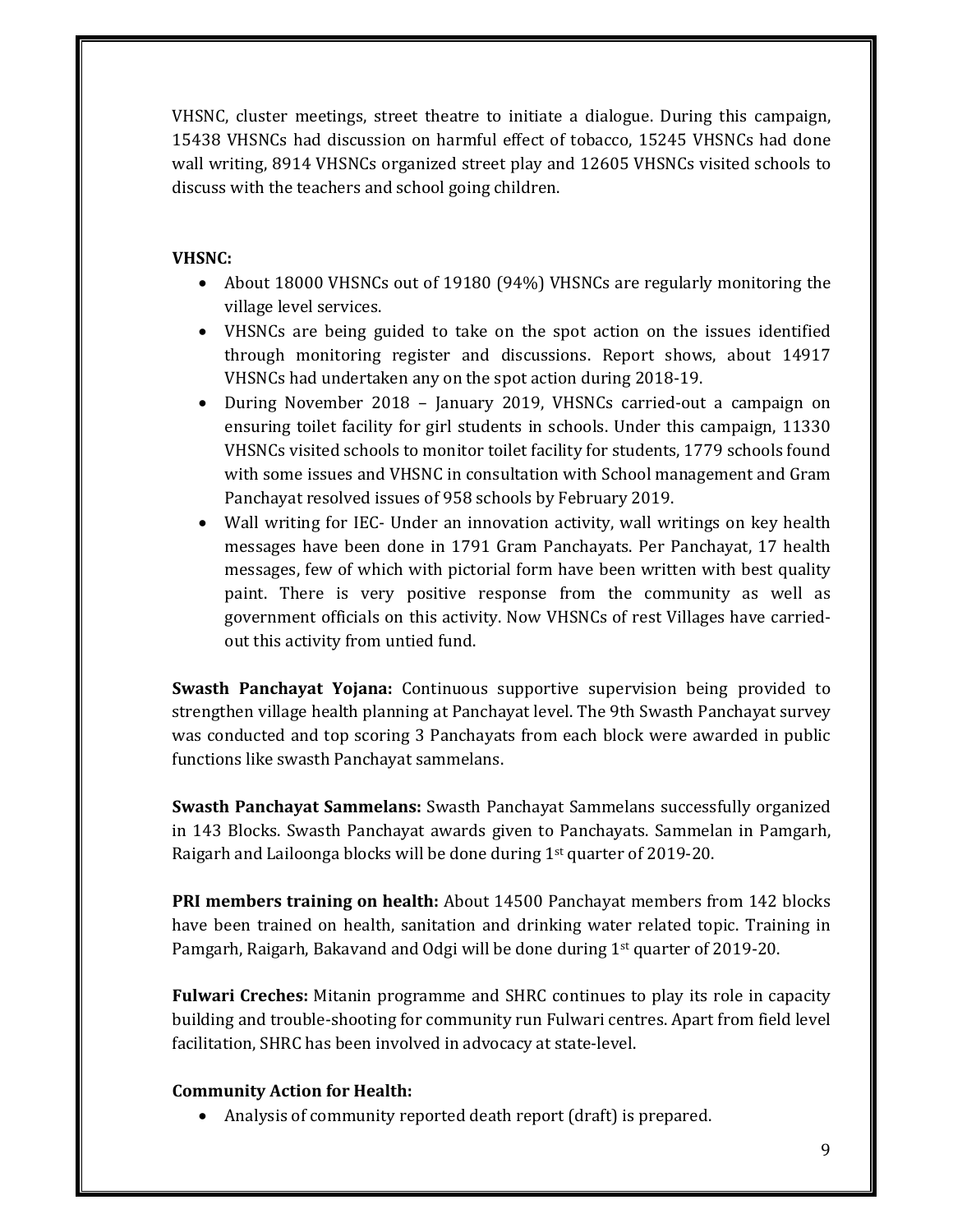• Analysis of verbal autopsies of child death report is (draft) is prepared. Analysis of verbal autopsies of maternal death report (draft) is prepared.

## **Mahila Arogaya Samiti (MAS) in urban slums:**

- **Anti-tobacco campaign** This campaign was carried out by 3706 MASs. under this campaign, 398 schools were visited to discuss with children, 1803 street theatres were organized at community level, 2683 rallies, 3029 shops were visited urge the shopkeepers to stop selling tobacco products in the community.
- *Samuday adharit nigrani evm samajik ankeshan karyakram/ Sammelans***‐** This was organized by 8 cities in 2018-19. Especially, issues relating to private hospitals, Nagar Nigam and ICDS were raised by the people.
- **Sickle cell** A campaign on identification of sickle cell cases among children was carried out by MAS in 19 cities. Under this campaign 1575 suspected cases were identified and referred to health facilities for test and treatment.

**Mitanin Patient Help Desks in Hospitals:** 210 existing help desks are functional in hospitals (CHC or above levels).

# **Training and Capacity Building:**

## **Training of Rural Mitanins:**

- Annual training of 56863 Mitanins have been done by the end of March 2018. Training of rest will be completed in next quarter. 4215 Mitanins, some of whom are new and some are weak in technical knowledge given induction training.
- Supportive supervision training has been done of District Coordinators, Block Coordinators and Mitanin trainers.

## **Urban Mitanin Training:**

- 3676 Mitanins have been trained during the year. Under this 8th round training, Mitanins have been trained on HBYC, SNCU, Birth defects, Safe abortion, Family planning, etc.
- Supportive supervision training has been done of City Coordinators, Area Coordinators and Mitanin trainers.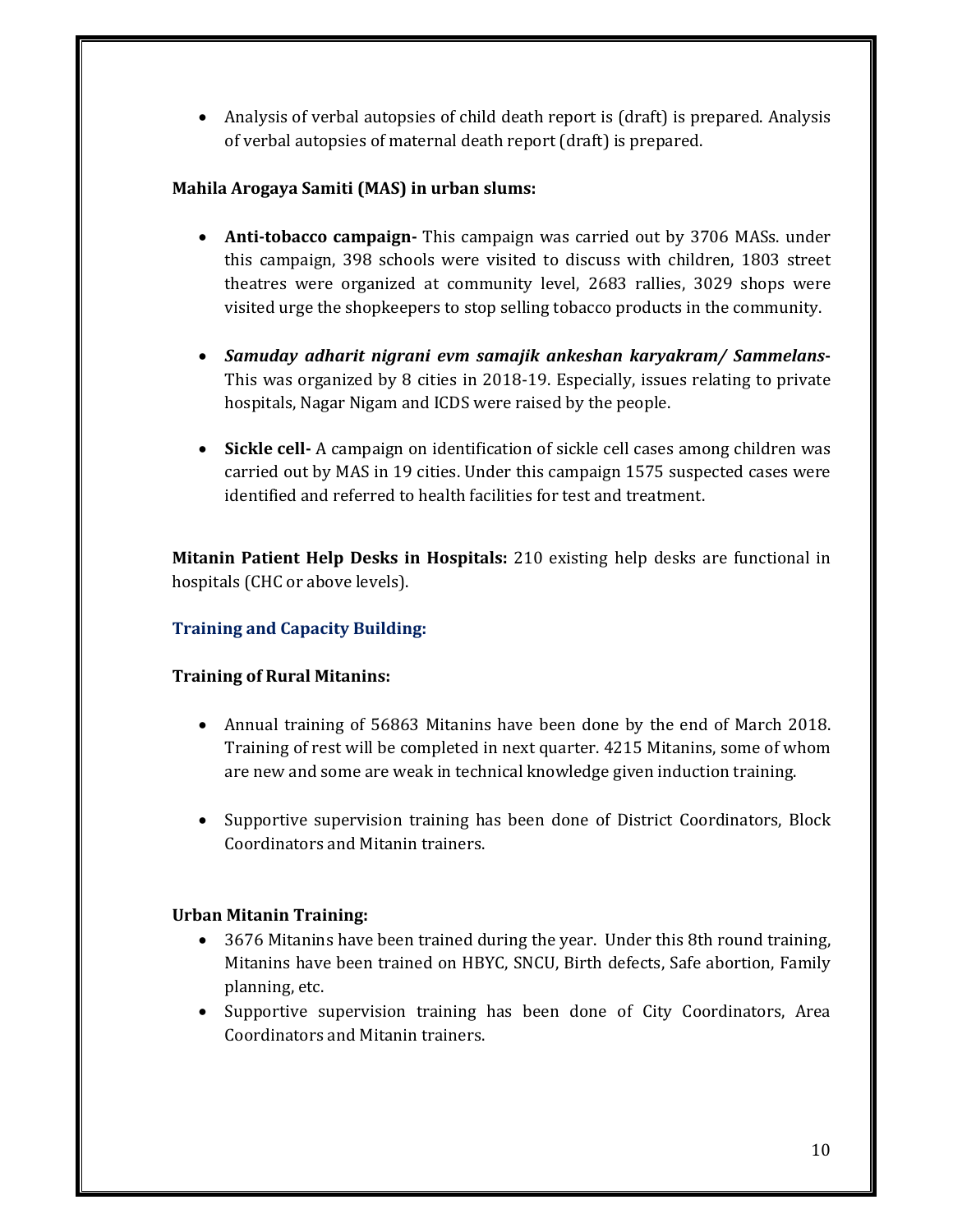## **HWC‐ NCD training of Mitanins:**

- 11349 (95%) out of a target of 12000 Mitanins have been trained on NCD.
- 10.06 lakh (84%) CBAC forms and 4.6 lakh family folder forms have been filledup.

**In-house video production** – With technical support of NGO called Digital Green, SHRC has built in-house capacity to produce good quality videos. Mitanin Trainers and Block Coordinators have learnt video-photography and SHRC staff have learnt editing.

- 16 films produced so-far on topics like Diarrhea, Malaria, Pneumonia, IFA for pregnant women, Complementary feeding, KMC, Family planning, Food and rest for pregnant women, Family visits,
- 126 Pico projectors distributed to Mitanin Trainers for film show.

# **Training of MAS (Mahila Arogya Samiti):**

• 3609 MASs have been trained during this year. Under this  $4<sup>th</sup>$  round of training, MAS have been sensitized on vulnerable groups, Dengue, Private hospitals, anti-tobacco issues and revision on role and responsibility of MAS members. 

# **Mitanin Incentive payment:**

- As per State new order, Mitanins are being paid 75% top-up from state Government over incentive amount earns from NHM.
- Current pendency has been reduced to an average of 3 months.

# **Mitanin Career Development:**

- 1470 Mitanins completed ANM training course out of which only 712 Mitanins have got job. There is need of Govt. policy to absorb remaining  $758$ Mitanins in Government jobs.
- 210 Mitanins were enrolled in GNM course. So-far 181 of them have completed the course, out of which only 7 have managed to get contractual job.
- Fresh proposal has been submitted to government for recruitment of above Mitanins against existing ANM posts under NHM

**Communication Activities**: New edition of Mitanin newsletter were brought out, including in Gondi.

**NIOS Certification**: SHRC has been accredited by NIOS as AVI for ASHA certification in CG. 20 state trainers and 90 ASHAs have been certified so far. Results of 300 ASHAs are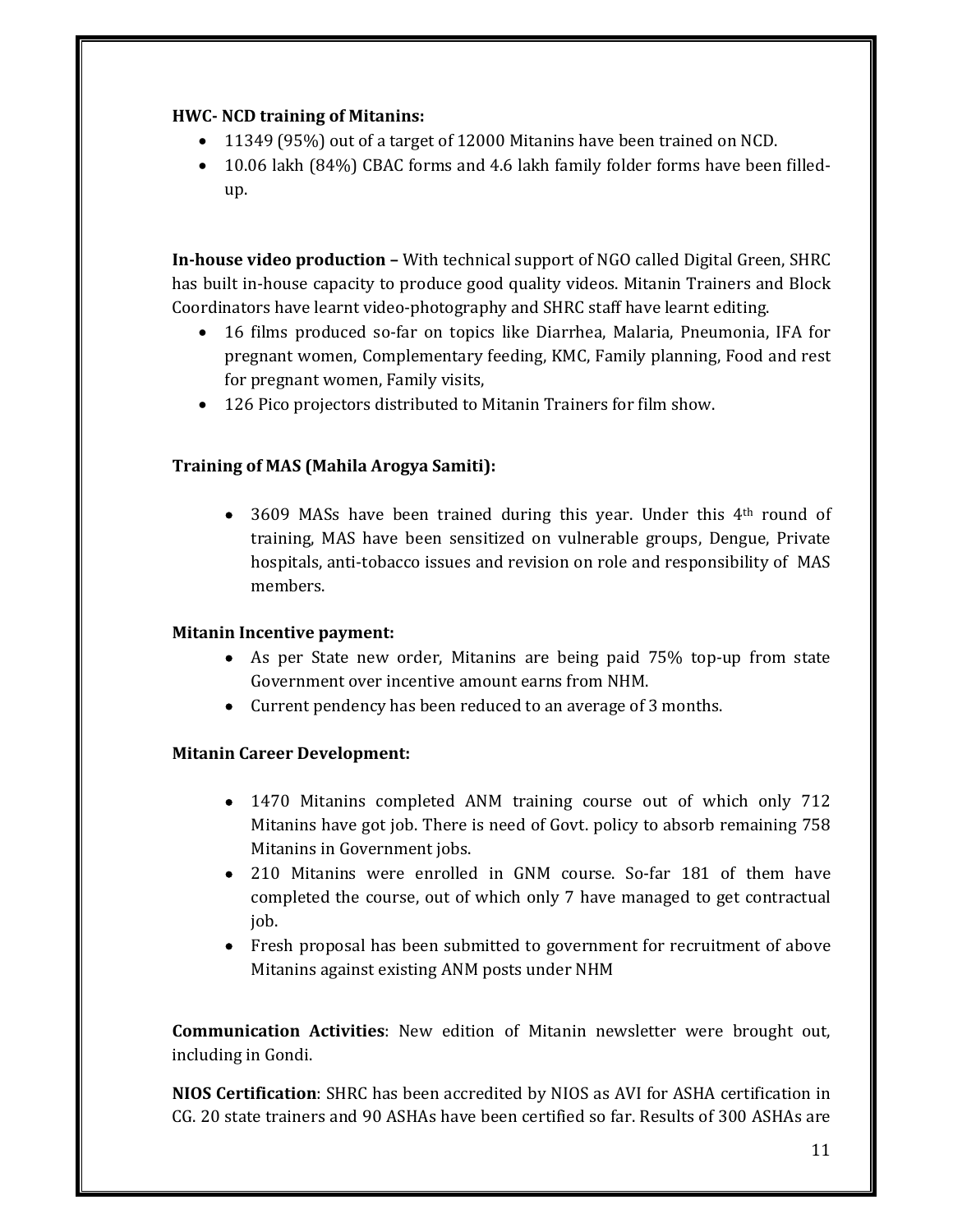awaited and application forms of another 125 ASHAs have been submitted to NIOS for certification. 

**Mitanin Kalyan Kosh:** Existing activities continued.

| <b>Main Activities</b>                                               | <b>No. of Mitanins</b> |  |
|----------------------------------------------------------------------|------------------------|--|
| Educational Incentive (for class class 8th Rs. 2000, for 10th        | 1557                   |  |
| Rs.5000, for $12th$ , graduation, PG Rs. 10000)                      |                        |  |
| Higher Education (for Mitanin's children who secured 75%             |                        |  |
| and above in class 10 <sup>th</sup> Rs. 25000 and for class 12th Rs. | 1661                   |  |
| 50000)                                                               |                        |  |
| Maternity Support (Rs. 15000)                                        | 1315                   |  |
| Old Age Support (Rs. 20000 for Mitanins who completed 60             |                        |  |
| years of age and not enrolled in Swavalamban pension                 | 77                     |  |
| fund)                                                                |                        |  |
| <b>Medical Support</b>                                               | 786                    |  |
|                                                                      |                        |  |
| Kanya vivah                                                          | 80                     |  |
| Support to Mitanin on Husband's Death                                | 393                    |  |
|                                                                      |                        |  |
| Support to family on Mitanin's Death                                 | 126                    |  |
|                                                                      |                        |  |

# **External Assessment of Mitanins by UNICEF on Maternal and Child Health**

**Knowledge and Practice**: A total of 582 Mitanins were covered in 6 districts - Surguja, Jashpur, Raipur, Durg, Bijapur, and Dantewada. The assessment shows the following key results:

# **Newborn Care:**

- 89% of Mitanins visited more than 6 times to lactating mother within 42 days of birth.
- 90.5% Mitanins had adequate knowledge of key newborn care messages, urban Mitanins relatively weaker
- 97.3% Mitanins have knowledge about Kangaroo Mother Care
- 98.8% of Mitanins have knowledge about colostrums feeding to new born
- 98% of Mitanins giving advice to mother to wash hand before touching new born